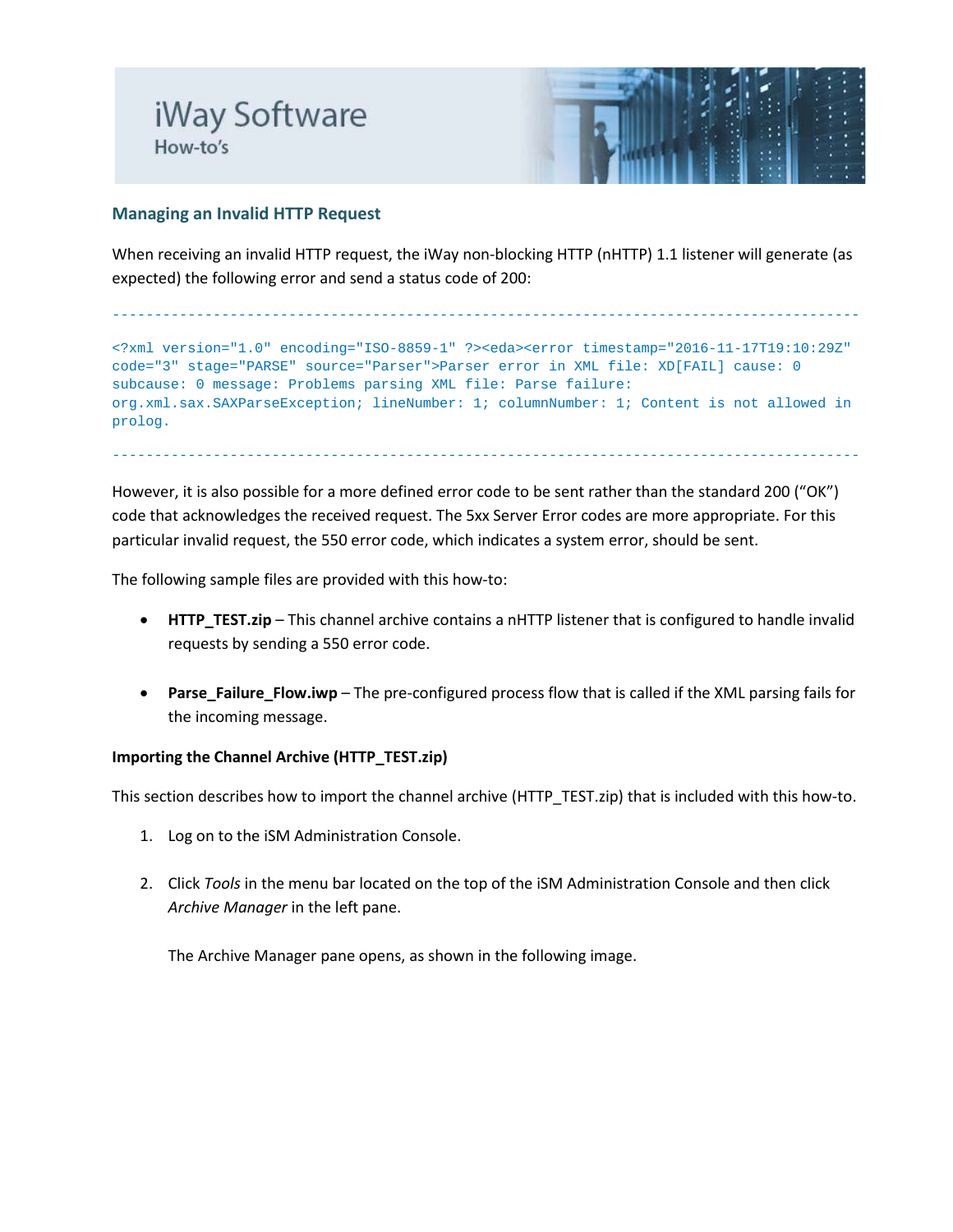| iWay Service Manager<br><b>Registry Deployments</b><br><b>Server</b>                                                                                                | Tools                                                                                                                                                                                                                                                                                                                                                        | <b>Management</b> base | <b>Restart</b> | <b>Licenses</b> | <b>About</b> | 0.6.3572<br>Logout |
|---------------------------------------------------------------------------------------------------------------------------------------------------------------------|--------------------------------------------------------------------------------------------------------------------------------------------------------------------------------------------------------------------------------------------------------------------------------------------------------------------------------------------------------------|------------------------|----------------|-----------------|--------------|--------------------|
| <b>Applications</b><br><b>Business Activity Monitor</b><br>Enterprise Index<br><b>Trading Partner Manager</b>                                                       | <b>Archive Manager</b><br>The iWay Archive Manager is used to manage the addition/deletion of functionality within an iWay Service Manager configuration. Archive are<br>specially designed files that contain components, metadata and configuration information. Archives are added/removed from a specific server<br>instance.<br><b>Choose Operation</b> |                        |                |                 |              |                    |
| <b>Diagnostics</b><br>Log Viewer<br><b>Imports/Exports</b><br>Package Manager<br>Archive Manager<br>Deployment Manager<br><b>Info</b><br><b>Release Information</b> | <b>Archive Manager</b><br>Import components from a managed server<br>◯<br>Import components from a repository archive<br>∩<br>Add/Create/Download/Delete Archives<br>$\circledcirc$<br>Next                                                                                                                                                                  |                        |                |                 |              |                    |

3. Select *Add/Create/Download/Delete Archives* and then click *Next*.

The Archive Manager - Add/Create/Download/Delete Archives pane opens.

4. Click *Add*.

The Archive Manager - Upload pane opens.

5. Click *Choose File*.

The Open dialog is displayed.

6. Select the *HTTP\_TEST.zip* file, which includes the sample channel archive and then click *Open*.

You are returned to the Archive Manager - Upload pane.

7. Click *Finish*.

You are returned to the Archive Manager - Add/Create/Download/Delete Archives pane where the archive you uploaded is now listed (HTTP\_TEST), as shown in the following image.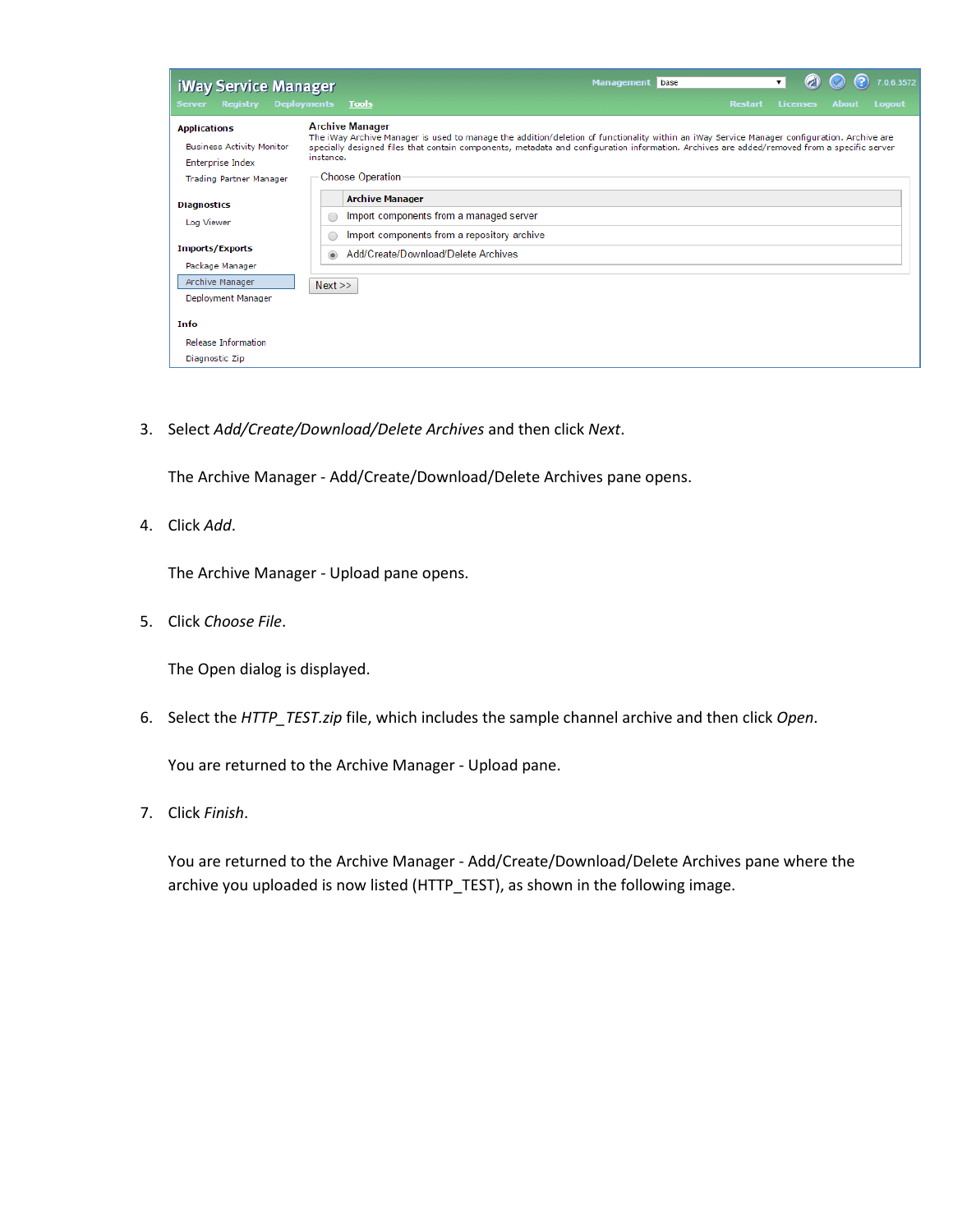| <b>Registry</b><br><b>Server</b>                                                   | <b>Deployments</b><br><b>Tools</b>                                                                                                              |    | <b>Restart</b>                | <b>About</b><br><b>Licenses</b><br><b>Logout</b>                                                                                                               |
|------------------------------------------------------------------------------------|-------------------------------------------------------------------------------------------------------------------------------------------------|----|-------------------------------|----------------------------------------------------------------------------------------------------------------------------------------------------------------|
| <b>Applications</b><br><b>Business Activity Monitor</b><br><b>Enterprise Index</b> | Archive Manager - Add/Create/Download/Delete Archives<br>Upload, download, create and delete repository archives.<br><b>Repository Archives</b> |    |                               |                                                                                                                                                                |
| <b>Trading Partner Manager</b>                                                     | Filter By Name Where Name<br>Equals<br>$\overline{\mathbf{v}}$<br>$\overline{\mathbf{v}}$                                                       |    |                               |                                                                                                                                                                |
| <b>Diagnostics</b>                                                                 | O<br><b>Name</b>                                                                                                                                |    | <b>Download Last Modified</b> | <b>Description</b>                                                                                                                                             |
| Log Viewer                                                                         | <b>BAMChannel</b><br>г                                                                                                                          | 励  | Jul 1, 2016 01:05:38 AM       | <b>Channel for Business Activity</b><br>Monitoring                                                                                                             |
| <b>Imports/Exports</b><br>Package Manager<br>Archive Manager<br>Deployment Manager | <b>BAM TID RESUBMIT CHANNEL</b><br>Г                                                                                                            | U) | Jul 1, 2016 01:05:38 AM       | Sample Channel for<br><b>BAM TID RESUBMIT CHANNEL</b><br>with internal queue<br><b>BAMTIDResubmitQueue and store</b><br>configured with<br>iwayhome\iwayconfig |
| Info                                                                               | <b>HTTP TEST</b>                                                                                                                                | 励  | Dec 2, 2016 06:31:58 PM       |                                                                                                                                                                |
| <b>Release Information</b><br>Diagnostic Zip                                       | iway channelarchive informix oracle cdc replication                                                                                             | 鷗  | Jul 6, 2016 12:37:16 PM       | Informix to Oracle CDC                                                                                                                                         |
|                                                                                    | iway package informix oracle cdc sregs-package<br>Г                                                                                             | L. | Jul 6, 2016 12:37:16 PM       | <b>SREG</b> s informix cdc to Oracle<br>channel                                                                                                                |
|                                                                                    | MSSQLServer LEA Channel<br>С                                                                                                                    | L. | Jul 6, 2016 12:37:16 PM       |                                                                                                                                                                |
|                                                                                    | Oracle LEA Sample Channel<br>Г                                                                                                                  | L. | Jul 6, 2016 12:37:16 PM       | This channel demonstrates usage of<br>Oracle LEA. It includes catching<br>DDL event and stopping the<br>channel.                                               |
|                                                                                    | <b>TPMChannel</b>                                                                                                                               | 励  | Jul 6, 2016 12:37:16 PM       | Channel used for delivering TPM<br>Application.                                                                                                                |
|                                                                                    | trad channels 10-06-2016<br>□                                                                                                                   | 週  | Oct 20, 2016 10:48:23 PM      | trad channels 10-06-2016                                                                                                                                       |
|                                                                                    | $<<$ Back<br>Add<br><b>Delete</b><br>Create                                                                                                     |    |                               |                                                                                                                                                                |

8. From the Archive Manager pane, select *Import components from a repository archive* and then click *Next*, as shown in the following image.

| <b>iWay Service Manager</b>                                                                                          |                                                                                                                                                                                                                                                                                                                                                              | <b>Management</b><br>base | 7.0.6.3572<br>۷.                          |
|----------------------------------------------------------------------------------------------------------------------|--------------------------------------------------------------------------------------------------------------------------------------------------------------------------------------------------------------------------------------------------------------------------------------------------------------------------------------------------------------|---------------------------|-------------------------------------------|
| <b>Server</b><br><b>Registry</b>                                                                                     | <b>Deployments</b><br><b>Tools</b>                                                                                                                                                                                                                                                                                                                           | <b>Restart</b>            | <b>Licenses</b><br><b>Logout</b><br>About |
| <b>Applications</b><br><b>Business Activity Monitor</b><br><b>Enterprise Index</b><br><b>Trading Partner Manager</b> | <b>Archive Manager</b><br>The iWay Archive Manager is used to manage the addition/deletion of functionality within an iWay Service Manager configuration. Archive are<br>specially designed files that contain components, metadata and configuration information. Archives are added/removed from a specific server<br>instance.<br><b>Choose Operation</b> |                           |                                           |
| <b>Diagnostics</b><br>Log Viewer                                                                                     | <b>Archive Manager</b><br>Import components from a managed server<br>○<br>Import components from a repository archive<br>$\circledcirc$                                                                                                                                                                                                                      |                           |                                           |
| <b>Imports/Exports</b><br>Package Manager<br>Archive Manager<br>Deployment Manager                                   | Add/Create/Download/Delete Archives<br>∩<br>Next                                                                                                                                                                                                                                                                                                             |                           |                                           |
| Info<br><b>Release Information</b><br>Diagnostic Zip                                                                 |                                                                                                                                                                                                                                                                                                                                                              |                           |                                           |

The Archive Manager - Import components from a repository archive pane opens, as shown in the following image.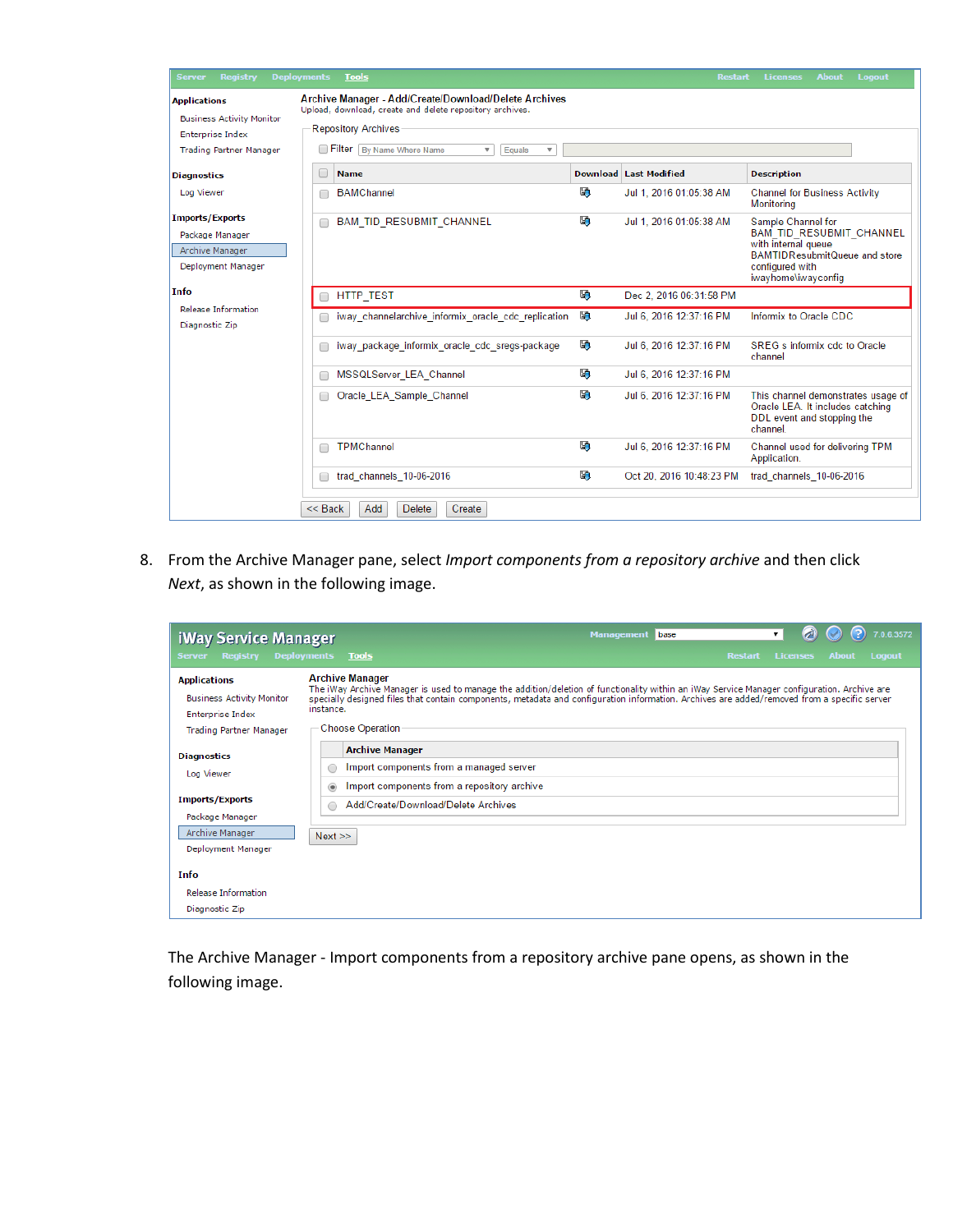|            | Select repository archive to import<br>Filter   By Name Where Name<br>v<br>Equals |                          |                                                                                                                                               |
|------------|-----------------------------------------------------------------------------------|--------------------------|-----------------------------------------------------------------------------------------------------------------------------------------------|
|            | <b>Name</b>                                                                       | <b>Last Modified</b>     | <b>Description</b>                                                                                                                            |
| ∩          | <b>BAMChannel</b>                                                                 | Jul 1, 2016 01:05:38 AM  | <b>Channel for Business Activity Monitoring</b>                                                                                               |
| $\bigcirc$ | <b>BAM TID RESUBMIT CHANNEL</b>                                                   | Jul 1, 2016 01:05:38 AM  | Sample Channel for<br>BAM_TID_RESUBMIT_CHANNEL with<br>internal queue BAMTIDResubmitQueue<br>and store configured with<br>iwayhome\iwayconfig |
|            | HTTP_TEST                                                                         | Dec 2, 2016 06:31:58 PM  |                                                                                                                                               |
|            | iway_channelarchive_informix_oracle_cdc_replication Jul 6, 2016 12:37:16 PM       |                          | Informix to Oracle CDC                                                                                                                        |
|            | iway package informix oracle cdc sregs-package                                    | Jul 6, 2016 12:37:16 PM  | SREG s informix ede to Oracle channel                                                                                                         |
| $\bigcirc$ | MSSQLServer LEA Channel                                                           | Jul 6, 2016 12:37:16 PM  |                                                                                                                                               |
| $\bigcirc$ | Oracle LEA Sample Channel                                                         | Jul 6, 2016 12:37:16 PM  | This channel demonstrates usage of<br>Oracle LEA. It includes catching DDL<br>event and stopping the channel.                                 |
| ◯          | <b>TPMChannel</b>                                                                 | Jul 6, 2016 12:37:16 PM  | Channel used for delivering TPM<br>Application.                                                                                               |
|            | trad channels 10-06-2016                                                          | Oct 20, 2016 10:48:23 PM | trad channels 10-06-2016                                                                                                                      |

9. Select the archive you uploaded (HTTP\_TEST) and click *Next*.

The Select components to overwrite pane opens, as shown in the following image.

| <b>Archive Manager</b><br>Import configuration components from a managed server or from a repository archive. To import an archive you need to first have it uploaded to<br>the server. Repository archive files can be uploaded on the Manage Archives page. |                                                      |  |  |  |  |  |
|---------------------------------------------------------------------------------------------------------------------------------------------------------------------------------------------------------------------------------------------------------------|------------------------------------------------------|--|--|--|--|--|
| Select components to overwrite<br>Some or all components contained in the archive are already in the repository. Select the repository components you would like to have<br>replaced with versions from the archive.                                          |                                                      |  |  |  |  |  |
|                                                                                                                                                                                                                                                               | <b>Component Name   Component Type   Description</b> |  |  |  |  |  |
| default.outlet<br>The default outlet defines an empty outlet. An outlet that does not contain an emitter<br>Outlet<br>is considered a default outlet whose emitter is defined by the channels inlet listener.                                                 |                                                      |  |  |  |  |  |
| $<<$ Back<br>Next                                                                                                                                                                                                                                             |                                                      |  |  |  |  |  |

10. Click *Next*.

A status pane opens, which lists all of the iWay components that have been imported from the selected archive (HTTP\_TEST).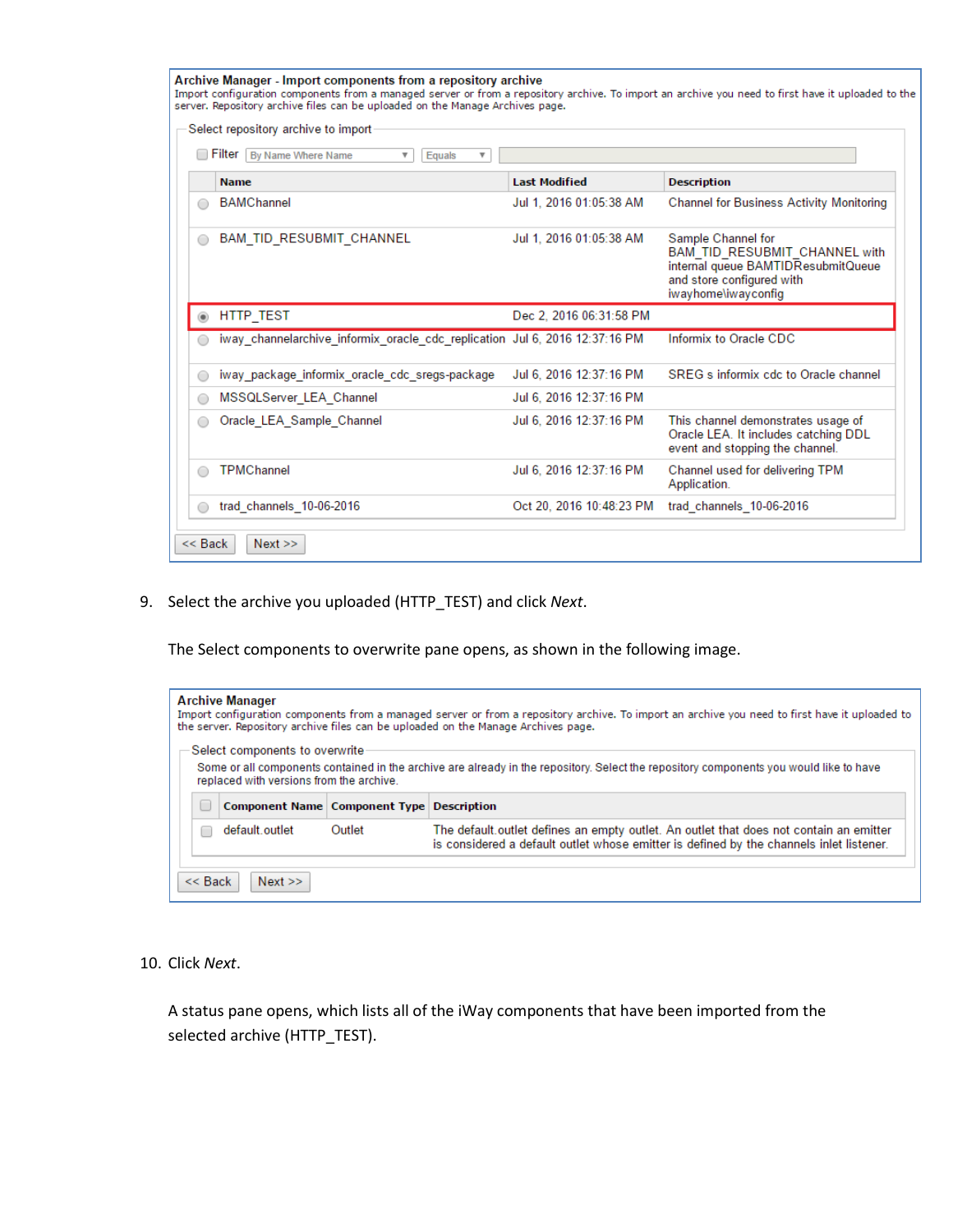|                | Status of importing archive HTTP_TEST    |
|----------------|------------------------------------------|
| <b>Success</b> | Successfully imported listener HTTP Test |
| <b>Success</b> | Successfully imported process HTTP TEST  |
| <b>Success</b> | Successfully imported inlet HTTP Test    |
| <b>Success</b> | Successfully imported route HTTP Test    |
| <b>Success</b> | Successfully imported channel HTTP Test  |

11. Click *Finish*.

#### **Importing the Process Flow (Parse\_Failure\_Flow.iwp)**

This section describes how to import the process flow (Parse\_Failure\_Flow.iwp) that is included with this how-to.

- 1. Open iWay Integration Tools (iIT).
- 2. Expand your Integration Project, right-click the *Flows* folder, and select *Import* from the context menu, as shown in the following image.



The Import dialog opens, as shown in the following image.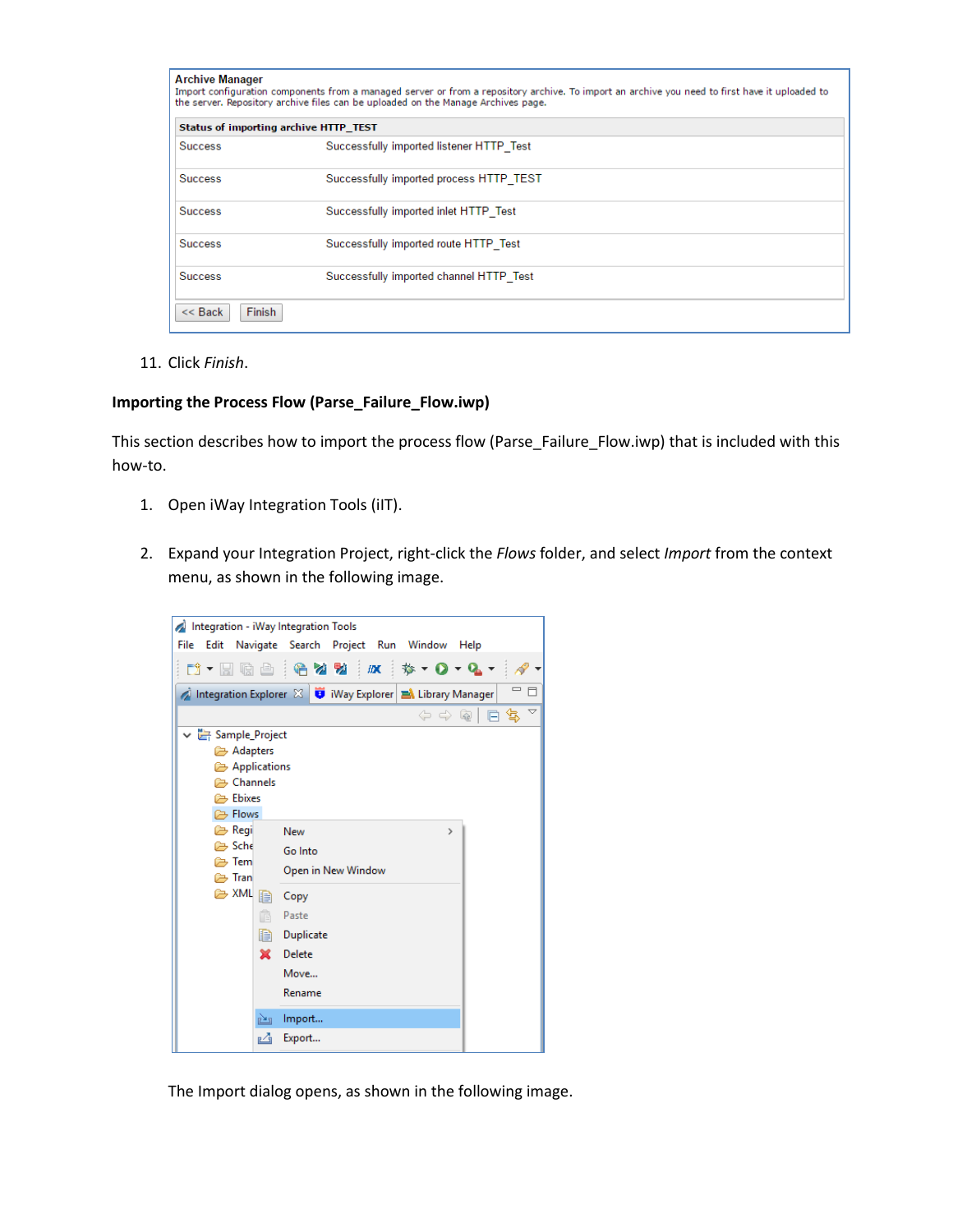| Import                                                                                                                                                                                                                                                                                                                                                                                              | п      | × |
|-----------------------------------------------------------------------------------------------------------------------------------------------------------------------------------------------------------------------------------------------------------------------------------------------------------------------------------------------------------------------------------------------------|--------|---|
| Select<br>Import resources from the local file system into an existing project.                                                                                                                                                                                                                                                                                                                     |        |   |
| Select an import source:                                                                                                                                                                                                                                                                                                                                                                            |        |   |
| type filter text                                                                                                                                                                                                                                                                                                                                                                                    |        |   |
| $\vee \triangleright$ General<br><b>B</b> Archive File<br>Existing Projects into Workspace<br>File System<br>Preferences<br>$\angle$ $\implies$ iWay Integration<br>$\rightarrow$ $\approx$ CVS<br>$\angle$ $\rightarrow$ Install<br>iWay Integration<br>⋋<br>A Maven<br>$\rightarrow$<br>> <b>E</b> > Plug-in Development<br>> <del>≥</del> Run/Debug<br>> A Team<br>$\angle$ $\triangleright$ XML |        |   |
| Next ><br>Finish<br>$<$ Back                                                                                                                                                                                                                                                                                                                                                                        | Cancel |   |

3. Expand the *General* folder, select *File System*, and then click *Next*.

The File system dialog opens, as shown in the following image.

| Import<br>Á                                         |                                              |                     |                                         |              |        | $\times$ |
|-----------------------------------------------------|----------------------------------------------|---------------------|-----------------------------------------|--------------|--------|----------|
| File system                                         | Import resources from the local file system. |                     |                                         |              |        |          |
| From directory:                                     | C:\temp\iway_use_case_13                     |                     |                                         | $\checkmark$ | Browse |          |
| ■ → iway_use_case_13                                |                                              |                     | HTTP_TEST.zip<br>Parse_Failure_Flow.iwp |              |        |          |
| Filter Types<br>Into folder:   Sample_Project/Flows | Select All                                   | <b>Deselect All</b> |                                         |              | Browse |          |
| Options<br>Create top-level folder                  | Overwrite existing resources without warning |                     |                                         |              |        |          |
| Advanced >>                                         |                                              |                     |                                         |              |        |          |
|                                                     |                                              | $<$ Back            | Next >                                  | Finish       | Cancel |          |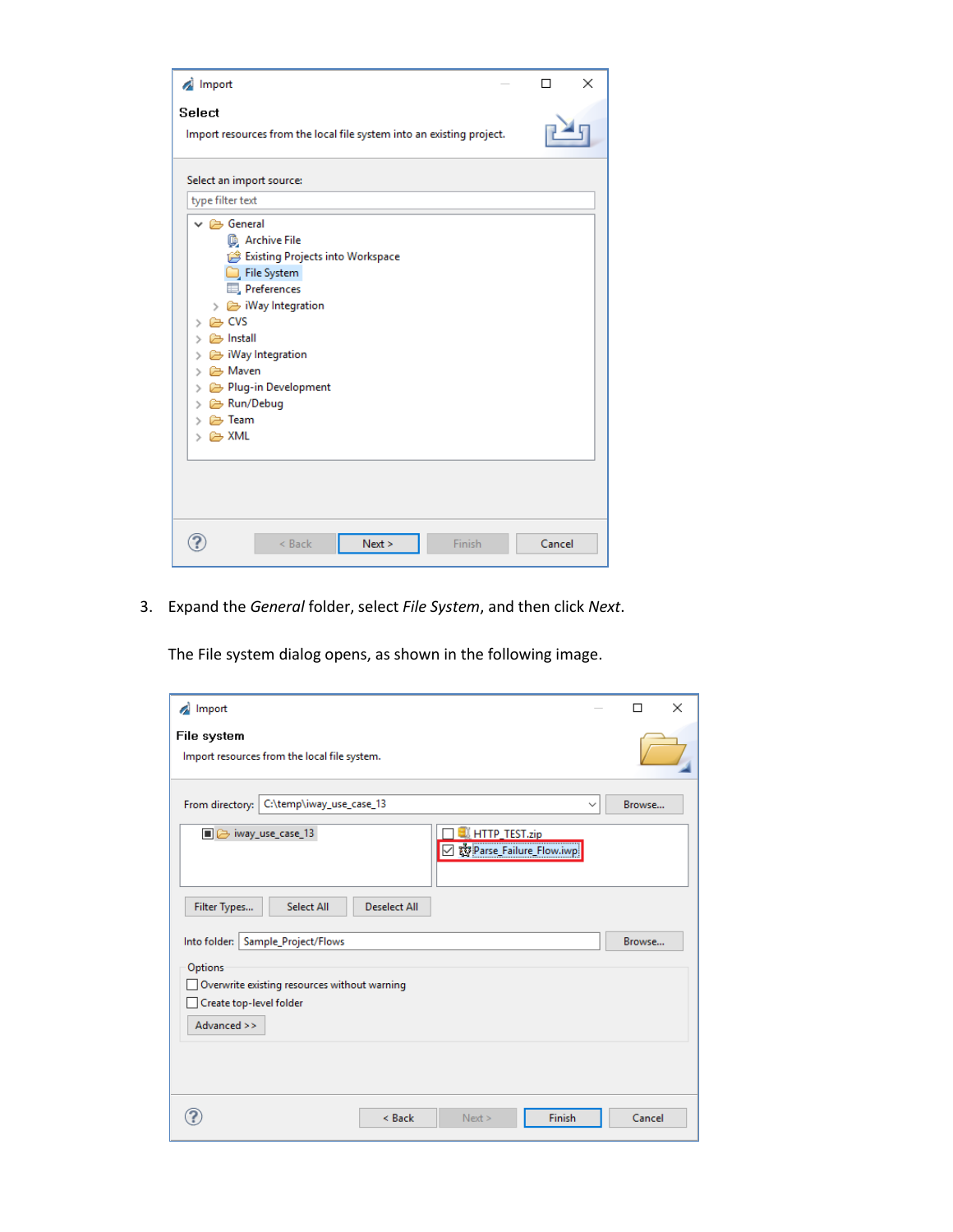- 4. Browse to the location on your file system where the *Parse Failure Flow.iwp* file is located. Select the check box that corresponds to the *Parse\_Failure\_Flow.iwp* file.
- 5. Click *Finish*.

The process flow (Parse\_Failure\_Flow.iwp) you imported is now listed under the Flows subfolder of your Integration Project, as shown in the following image.



6. Deploy (do not publish) the process flow to the iWay Service Manager (iSM) runtime configuration where your channel will be deployed.

### **Functionality Overview**

The channel archive (HTTP\_TEST.zip) that you imported to the iSM Administration Console, includes a preconfigured channel named HTTP\_TEST, which handles invalid HTTP requests by sending a 550 error message. This channel consists of an Inlet, Route, and an Outlet. The Inlet is an iWay non-blocking HTTP (nHTTP) 1.1 listener. The configuration settings for this nHTTP listener include the *HTTP Response Code* parameter that is set to the following value:

# ----------------------------------------------------------------------------------------- `\_SREG(httpresp) ----------------------------------------------------------------------------------------- For example: HTTP status code to send with response. This parameter will be evaluated and you can prefix runtime functions **HTTP Response Code** with a backtick to defer evaluation until emit time. Leave blank for default HTTP 200 status. The HTTP status code of any NHTTP emits earlier in the process with be stored in the httpstatus special register in the response name space configured for the emitter. SREG(httpresp)

The *HTTP Response Code* parameter sets the Special Register (SREG) that will contain the 550 HTTP error code. As a result of specifying the grave accent (`) character, the *httpresp* SREG will be evaluated at the end of the worker running the process flow.